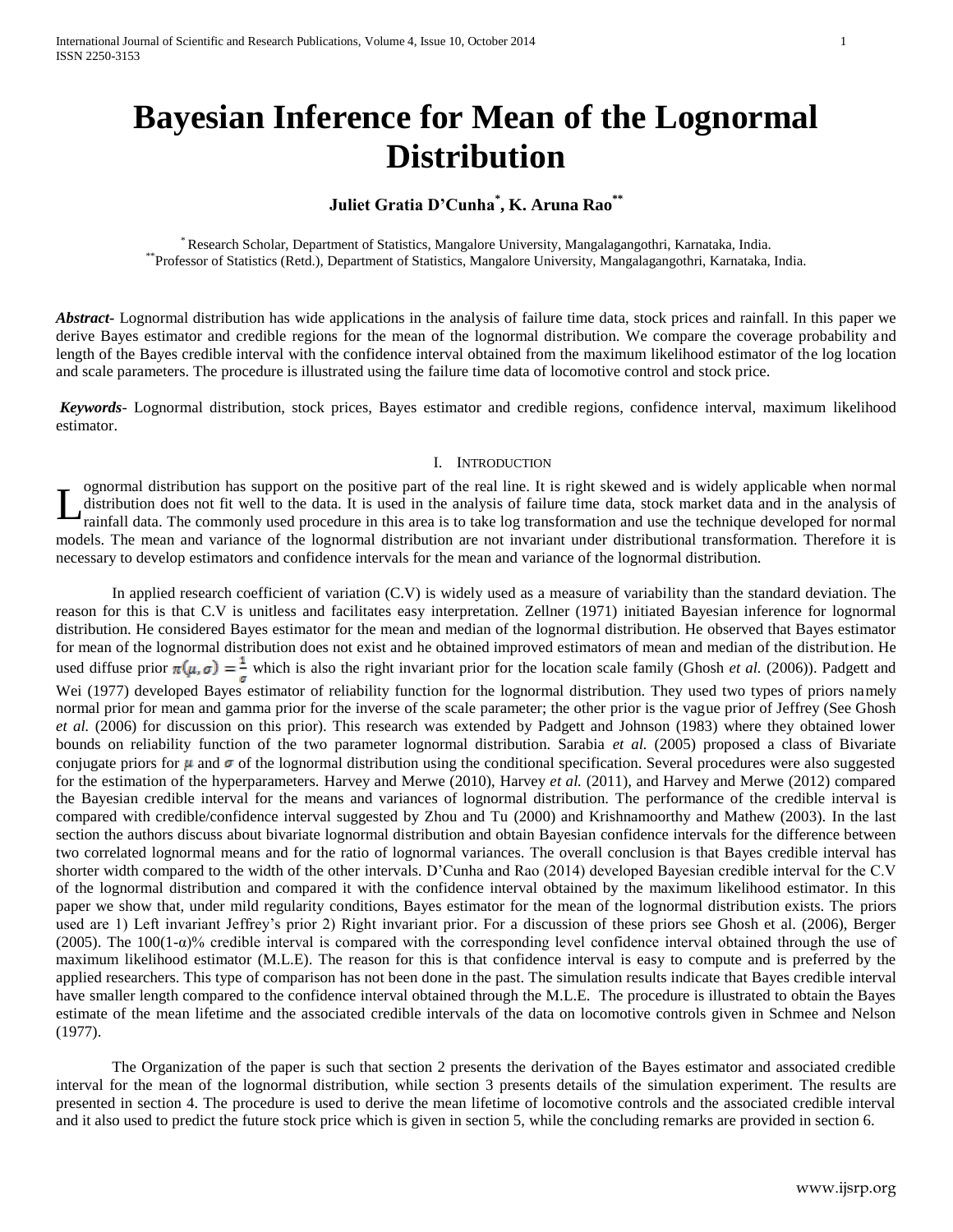## II. BAYES ESTIMATOR FOR THE MEAN OF THE LOGNORMAL DISTRIBUTION

Let*u* dna *σ*denote the log location and scale parameter of the lognormal distribution. Given a random sample of size *n*,  $x_1, ..., x_n$ from this distribution, let  $Z_i = \log X_i$ ,  $i=1, ...,$  where Z follows normal distribution with parameter  $\mu$  and  $\sigma^2$  and maximum likelihood estimator of  $\mu$  and  $\sigma^2$  are  $\bar{Z}$  and  $S_z^2$  respectively, where  $\bar{Z} = \frac{2i^2 \sigma^2}{\sigma^2}$  and  $S_z^2 = \frac{2i^2 \sigma^2}{\sigma^2}$ . Using invariance property of maximum likelihood estimator (Kale (1999)), the maximum likelihood estimate (M.L.E) of the mean of the lognormal distribution namely  $\theta = e^{\mu + \frac{1}{2}\sigma^2}$  is given by  $\hat{\theta} = e^{\hat{\mu} + \frac{1}{2}\hat{\sigma}^2} = e^{\hat{\mu} + \frac{1}{2}\sigma^2}$ . The asymptotic variance of  $\hat{\theta}$  can be obtained using delta method and is given by  $var(\hat{\theta}) = e^{2\mu + \sigma^2} \frac{\sigma^2}{n} \left(1 + \frac{\sigma^2}{2}\right) + o(n^{-1})(1)$ 

In the above expression we have used  $\frac{n-1}{n} \approx 1$ . The 100(1-α)% asymptotic confidence interval for  $\hat{\theta}$  is given by  $\hat{\theta} \pm Z\alpha_{12} S.E(\hat{\theta})$ , where  $Z\alpha_{12}$  refers to upper  $\alpha_{12}$  th percentile value of the standard normal distribution and  $S.E(\hat{\theta})$  refers to estimated standard error  $(\hat{\theta})$ . The estimate of  $\mu$  and  $\sigma^2$  is obtained by substituting the value of  $\hat{\mu}$  and  $\hat{\sigma}^2$  in the expression for variance of  $\hat{\theta}$ .

We have used two objective priors namely the right invariant prior  $\pi(\mu, \sigma) = \frac{1}{\sigma}$  and left invariant Jeffrey's prior given by  $\pi(\mu, \sigma) = \frac{1}{\sigma^2}$  (Ghosh *et al.* (2006), Berger (2005)). The choice of the right invariant prior stems from the fact that Z follows normal distribution and the right invariant prior used in this paper is the one that is suggested for location scale family (Ghosh *et al*.(2006)). The advantage of objective Bayesian analysis is that the prediction remains the same irrespective of the decision maker. Thus the procedure can be applied universally given the past data. The posterior density  $\pi(\mu, \sigma | z_1, ..., z_n)$  for the right invariant and the left invariant Jeffry's priors are given by the following expression,

$$
\pi(\mu, \sigma | z_1, \dots, z_n) = \frac{1}{\sqrt{2\pi} \frac{\sigma}{\sqrt{n}}} e^{-\frac{1}{2} \frac{(z-\mu)^2}{\sigma^2/n} \left(\frac{(n-1)5z^2}{2}\right)^2} \left(\frac{1}{\sigma^2}\right)^{\left(\frac{n+2}{2}\right) - 1} e^{-\frac{1}{2} \left(\frac{n-1}{\sigma^2}\right) 5z^2} \text{ (using right invariant prior)}
$$
\n
$$
= \sqrt{(n-1)5z^2} \left(\frac{n+2}{2}\right)^{\frac{n+3}{2}} \left(\frac{1}{\sigma^2}\right)^{\left(\frac{n+2}{2}\right) - 1} e^{-\frac{1}{2} \left(\frac{n-1}{\sigma^2}\right) 5z^2} \text{ (using right invariant prior)}
$$
\n
$$
(2)
$$

$$
(\pi(\mu,\sigma|z_1,\ldots,z_n) = \frac{1}{\sqrt{2\pi}\frac{\sigma}{\sqrt{n}}}e^{-\frac{1}{2}\frac{(\overline{z}-\mu)^2}{\sigma^2/n}\frac{\left(\frac{(n-1)5z^2}{2}\right)^2}{\Gamma\left(\frac{n+3}{2}\right)}\left(\frac{1}{\sigma^2}\right)^{\left(\frac{n+3}{2}\right)-1}e^{-\frac{1}{2}\left(\frac{n-1}{\sigma^2}\right)5z^2}
$$
(using left invariant prior) (3)

It may be noted that although we have used independent prior for  $\mu$  and  $\sigma$ , the posterior density has a bivariate correlated distribution. The Bayes estimator of  $\theta$  is  $E(\theta | z_1, ..., z_n)$ , where expectation is taken with respect to the posterior density of  $\mu$  and  $\sigma$ . For the right invariant prior it is given by

$$
\iint e^{\mu + \frac{1}{2}\sigma^2} \frac{1}{\sqrt{2\pi}\frac{\sigma}{\sqrt{n}}} e^{-\frac{1}{2}\frac{(\bar{Z}-\mu)^2}{\sigma^2/n}} \frac{\left(\frac{(n-1)5z^2}{2}\right)^{\frac{n+2}{2}}}{\Gamma\left(\frac{n+2}{2}\right)} \left(\frac{1}{\sigma^2}\right)^{\left(\frac{n+2}{2}\right)-1} e^{-\frac{1}{2}\left(\frac{n-1}{\sigma^2}\right)5z^2} d\mu d\sigma = \int e^{\bar{Z}+\frac{\sigma^2}{2n}+\sigma^2} \frac{\left(\frac{(n-1)5z^2}{2}\right)^{\frac{n+2}{2}}}{\Gamma\left(\frac{n+2}{2}\right)} \left(\frac{1}{\sigma^2}\right)^{\frac{n+2}{2}} e^{-\frac{1}{2}\left(\frac{n-1}{\sigma^2}\right)5z^2} d\sigma \tag{4}
$$

In the above integral  $\left(\frac{1}{2}\right)^{\frac{(n+2)}{2}-1}e^{-\frac{1}{2}\left(\frac{n-1}{\sigma^2}\right)s_z^2}$  tends to zero as  $\sigma^2$  tends to  $\infty$  and  $e^{\frac{\sigma^2}{2}\left(\frac{1}{n}+1\right)}$  tends to  $\infty$  as  $\sigma^2$  tends to  $\infty$ . The latter tends

to  $\infty$  at a faster rate than the former tending to zero. This is the reason for the non existence of the mean of the posterior density. Table 1 shows that the location parameter of the lognormal distribution is bounded.

Therefore under the mild assumptions,  $\sigma^2$  is bounded in probability, the expected value of  $e^{\mu + \frac{1}{2}\sigma^2}$  exists, where the expectation is taken with respect to the posterior density of  $\mu$  and  $\sigma^2$ . Closed form solution does not exist for this expectation and has to be evaluated using numerical integration or the Monte Carlo integration. In this paper we have used Monte Carlo integration to compute Bayes estimate. In our simulation we did not encounter very large value of this expectation and thus  $100(1-\alpha)\%$  credible interval for the mean of the lognormal distribution is justifiable. The samples of  $\mu$ ,  $\sigma^2$  are generated using importance sampling approach. Since the marginal distribution of  $\eta = \frac{1}{\tau}$  follows gamma distribution for the right as well as left invariant priors, the observation for  $\eta$  is generated from the gamma distribution. The conditional posterior distribution of  $\mu$  given  $\sigma^2$  follows normal distribution with mean  $\bar{Z}$ and variance  $\frac{\sigma^2}{n}$ . Using the previously generated value of  $\sigma^2$ , we generate an observation from the normal distribution. This constitutes a pair of observation  $\mu$ ,  $\sigma^2$  from the posterior density. Then  $E(e^{\mu+\frac{1}{2}\sigma^2}|z_1,\ldots,z_n) = \frac{1}{M}\sum_{i=1}^{M} (e^{\mu+\frac{1}{2}\sigma_i^2})$ , where M denotes the number of paired samples generated from the posterior distribution. In this paper we have used M=10,000. The generated samples were also used for obtaining equitailed credible intervals. An alternate approach for finding the Bayes estimator and the associated Highest Posterior Density (HPD) credible interval is given in the appendix.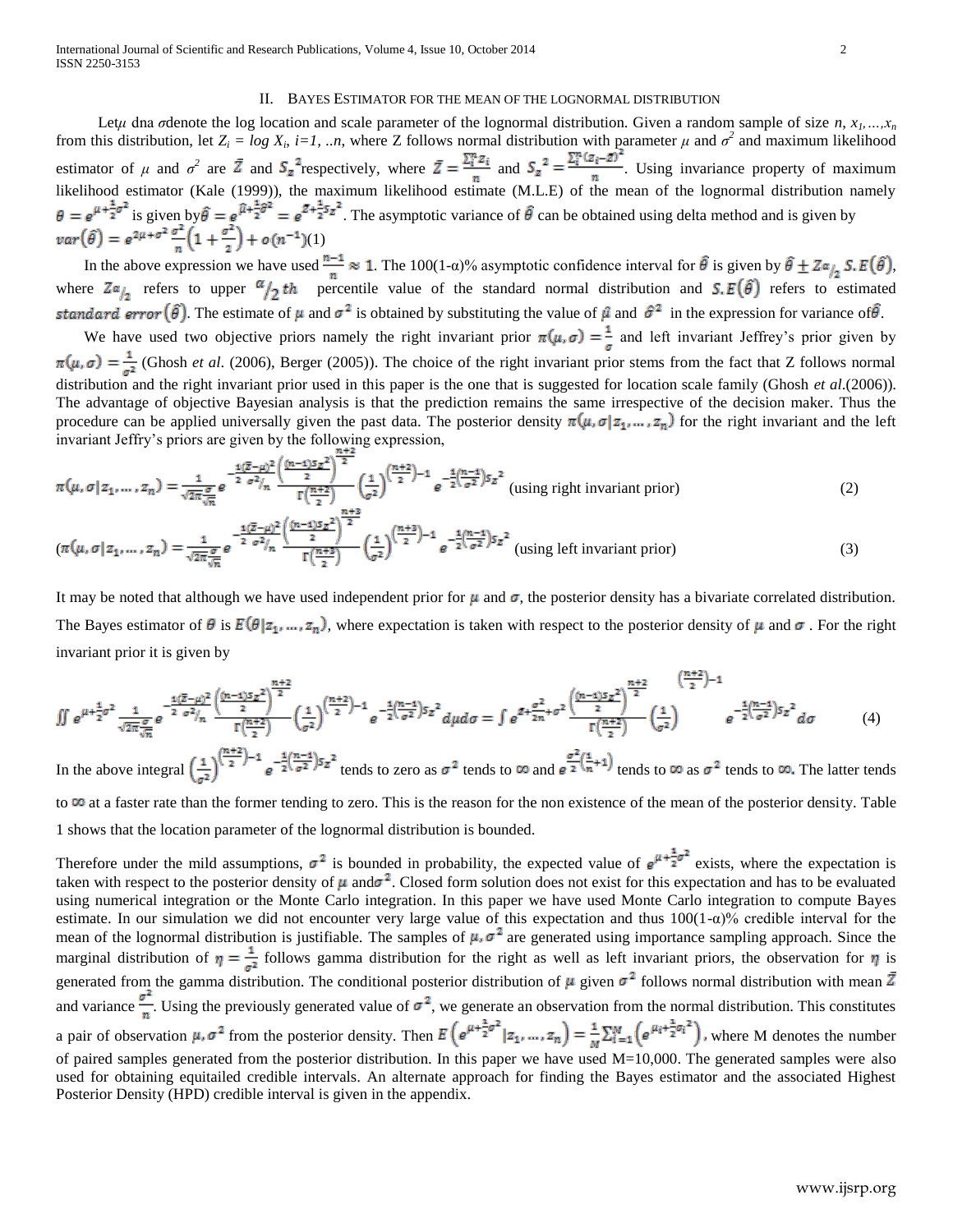## III. SIMULATION EXPERIMENT

In order to find the finite sample (small sample) performance of the Bayes credible interval and the confidence interval, a simulation experiment was conducted. A sample of size *n* was generated from the normal distribution with mean  $\mu$  and variance  $\sigma^2$ . The value of  $\mu$  and  $\sigma^2$  are so adjusted so that the C.V of the lognormal distribution ranges from 0.1, 0.3, 0.5, 0.7, 1, 1.5, 2 and 2.5, the mean of the lognormal distribution is 1000. The value of  $\mu$  equal to 1000 corresponds to the stock market data analyzed in this paper. Observations from the joint posterior distribution were generated as explained in section 2. The Bayes estimator and the associated equitailed credible interval were also constructed along with the maximum likelihood estimator of the mean and the associated confidence interval. For each simulation, the length of the credible and confidence interval was also noted. Using 1000 simulations, confidence and equitailed credible intervals are constructed. Using the 1000 simulations, the average length and standard deviation of the length of confidence and credible intervals were also computed. Confidence/credible level is fixed at  $1 - \alpha = 0.95$ . The sample sizes considered are  $n = 10, 20, 40, 60, 80, 100, 150$  and 200. The total number of simulation configuration = Number of samples  $\times$ Number of C.V = 8  $\times$  8 = 64; these 64 configuration were common for credible interval based on Jeffrey's prior, right invariant prior and confidence interval.

#### IV. RESULTS AND DISCUSSION

Table 2 presents the coverage probabilities across different sample sizes for eight values of C.V taken together. We say that confidence/credible interval maintains the level if the estimated coverage probability is in between the range of 0.940 to 0.960. That  $is(1 - \alpha) \pm 0.01$  where  $\alpha = 0.05$ , which is approximately equal to error rate of 10%. From the table it becomes clear that the confidence interval failed to maintain coverage probability even for large samples of size  $n = 100$  to 200. On the other hand equitailed credible intervals obtained from left and right invariant priors by and large maintain the credible level. For example, when  $n = 100$ , the credible level is maintained in 7 out of 8 times for right invariant as well as left invariant priors. From the table it also follows that the minimum sample size required for the construction of credible interval is 100 for which one can expect that the confidence level would be maintained. On the contrary the confidence interval based on maximum likelihood estimator requires a sample size more than 200 to maintain the confidence level. This is the advantage of the Bayes credible interval over confidence interval.

Table 3 presents the average length of the confidence/credible interval for various sample sizes whenever the confidence/credible level is maintained. Although it appears that the average length of the confidence interval is shorter compared to average length of credible interval using both right and left invariant priors, caution is exercised to interpret the results of this table. For example, in table 2 when  $n = 100$ , the average length for the confidence interval is 116.71 which is the average length of 3 confidence intervals, while for the left and right invariant priors it is 340.84 which is the average length based on 7 credible intervals. To explore the ideas further, the average length of the confidence/credible interval is cross tabulated across sample sizes and C.V of the distribution and is presented in table 3. A careful examination of the table reveals that when *n*=100, the confidence interval maintains coverage probability for 3 values of C.V and if we compare the average length of the confidence interval it is almost the same as the average length of the credible interval using left and right invariant prior. For n=150, for 5 values of C.V the confidence interval maintains coverage probability and the average length of the confidence/credible intervals are almost equal. When *n*=200, for 5 values of C.V the confidence interval maintains coverage probability. Out of these 5 values of C.V, for 3 values of C.V namely 0.7, 1.5, and 2 the average length of confidence interval is marginally shorter than the average length of the credible interval using left and right invariant priors. And for 2 values of C.V namely 0.3, 0.5 the average length is marginally shorter for equitailed credible interval compared to confidence interval. Further for smaller values of C.V from 0.1 to 0.7, the average length of the credible interval is marginally shorter than the average length of the confidence interval. Thus if we take the average length of the confidence/credible interval over the different values of C.V (for which confidence/credible level is maintained), the picture that emerges is the one given in table 2. Thus for larger values of C.V in several cases the confidence interval does not maintain the coverage probability while the credible interval maintains coverage probability at the expense of larger width.

## V. EXAMPLES

## **5.1 Locomotive Data**

To illustrate the procedure we consider the data on the number of thousand miles at which different locomotive controls failed in a life test involving 96 controls. The test was terminated after 135,000 miles by which time 37 failures had occurred. The data were discussed by Schmee and Nelson (1977). This is a well known data set and is analyzed by several researchers in the past. The failure times for the 37 failed units are 22.5, 37.5, 46.0, 48.5, 51.5, 53.0, 54.5, 57.5, 66.5, 68.0, 69.5, 76.5, 77.0, 78.5, 80.0, 81.5, 82.0, 83.0, 84.0, 91.5, 93.5, 102.5, 107.0, 108.5, 112.5, 113.5, 116.0, 117.0, 118.5, 119.0, 120.0, 122.5, 123.0, 127.5, 131.0 132., 134.0. In addition, there are 59 censoring times, all equal to 135.0. Initially to check whether the underlined distribution is lognormal, Q-Q plot of the log of the failure time is plotted and is given in figure 1. From this figure it follows that log of the observations is normally distributed. The box plot given in figure 2 summarizes the characteristic features in the data. From the figure we observe that the first quartile Q<sub>1</sub>=4.25, second quartile Q<sub>2</sub>= 4.45 and third quartile Q<sub>3</sub>=4.75. The distance between Q<sub>3</sub> to Q<sub>2</sub> is 0.3 and distance between Q<sub>2</sub> to  $Q_1$  is 0.2. And thus the failure time data of locomotive is right skewed.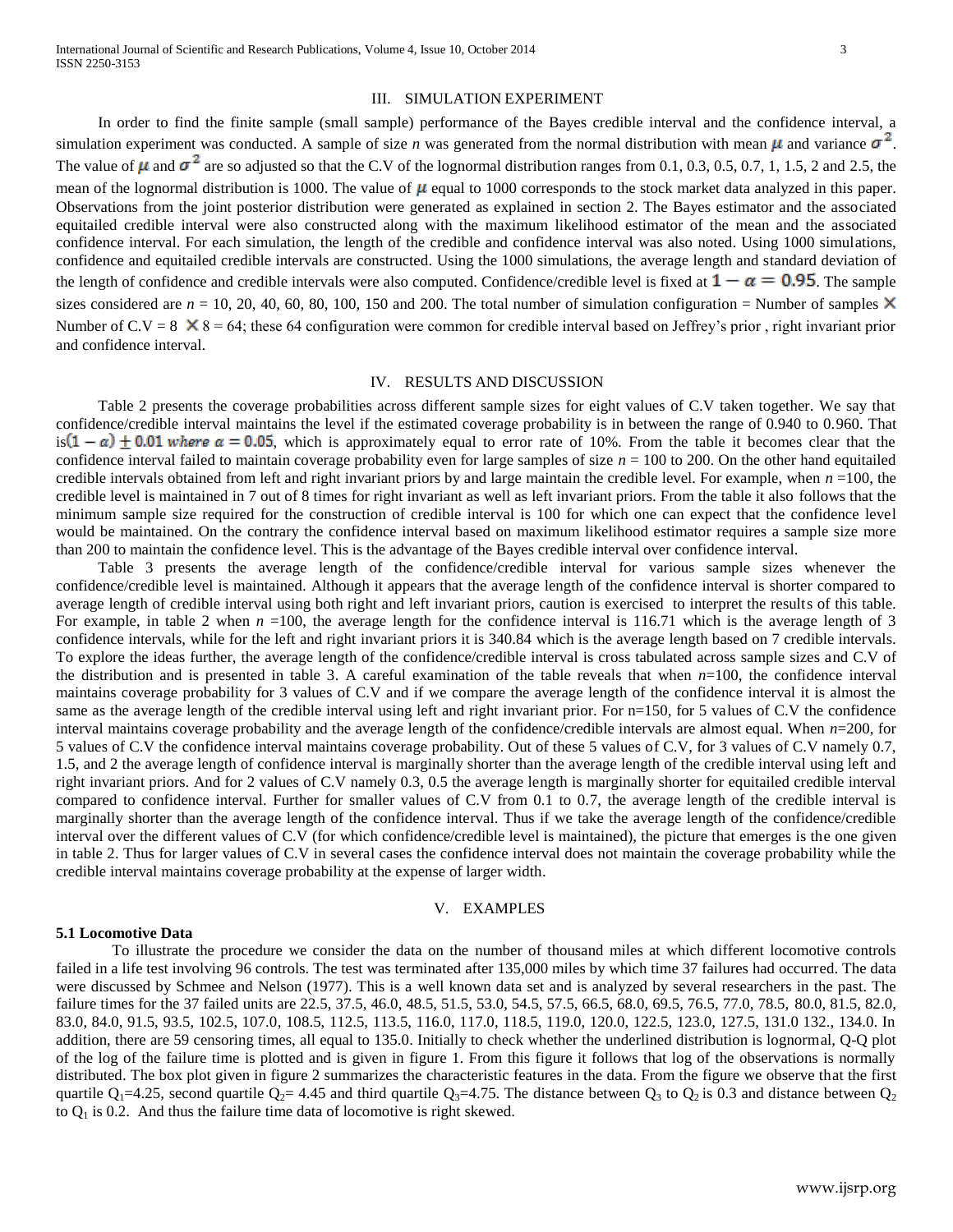Table 4 reports the mean failure time using maximum likelihood estimator and Bayes estimator and also the associated 95% confidence/credible intervals. From the table it follows that the mean failure time is 90.36 years using the maximum likelihood estimator while it is 90.33 years and 97.4033 years using right and left invariant priors respectively. The length of the confidence interval is 19.68 and it is 24.39 for both left and right invariant priors. In the simulation experiment for *n*=40 the coverage probability is maintained only for one value of C.V=0.5 and in this case the average length of the confidence interval is slightly greater than the average length of credible intervals. If we ignore the coverage probability, the length of the confidence interval is greater for the values of  $C.V = 0.1$  and 0.3 and for other values of C.V it is shorter than the length of the credible interval. This example confirms the finding of the simulation study.

#### **5.2 Stock price data**

This example illustrates the use of Bayes estimator for predicting the future observation. Given a sequence of observation  $Y_1, Y_2, \ldots, Y_n$ , the predicted value for the observation at time point n+1 is the mean of the posterior distribution (Berger (2005), Ghosh *et al.* (2006)). The data consists of the average daily stock prices of ICICI bank of National Stock Exchange (NSE) limited of India, for the period October, 2013. The date for which the stock price to be predicted was arbitrarily decided as October 31 $<sup>st</sup>$ , 2013. Using 5,</sup> 10, 15 and 20 days of the stock price prior to this date, the value of the stock price is predicted for October 31<sup>st</sup>, 2013. Table 5, reports the predicted value and the associated 95% equitailed credible interval along with the reported average price for October 31<sup>st</sup>. The results indicate that previous 5 days average price can accurately predict the stock price for the 6<sup>th</sup> day.

## VI. CONCLUSION

Bayesian analysis is nowadays very common in scientific investigations. The uncertainty in the parameters of the probability model can very well be captured by two prior distributions. The use of objective priors facilitates the comparison with the Frequentist approach. In this paper Bayes estimator and the associated credible intervals are derived for the mean of lognormal distribution. The results of the simulation study indicates that the credible level is maintained for a sample size *n*=100, while the confidence interval requires a larger sample size *n*>200. The average length of the equitailed credible interval is at par with the length of confidence interval whenever the latter maintains the coverage probability. Since the confidence interval using maximum likelihood estimator is approximate it is quite natural that in more number of cases the Bayesian credible interval maintains coverage probability compared to the confidence interval obtained through the maximum likelihood estimator. Right invariant prior has not been used in the previous investigation to compare the coverage probability of the credible and confidence intervals. The Bayesian robustness of the credible interval is also established by using the two objective priors. Therefore we recommend the use of Bayes estimator of the mean and associated credible intervals using the non informative right invariant prior for the analysis of real time data as well as stock market data. The conclusion complements the findings of Harvey and Merwe (2010) and Harvey *et al.* (2011). For the Bayesian computation a program was written in the public domain software R and Matlab and interested persons can obtain it from the first author.

## **APPENDIX**

#### **Alternate approach to find Bayes estimator of the mean of the Lognormal distribution.**

The Bayes estimator of the mean of the lognormal distribution is given by

$$
\int_{-\infty}^{\infty} \int_{0}^{\infty} e^{\mu + \frac{1}{2\eta n}} \frac{\sqrt{n}}{\sqrt{2\pi}} \eta e^{-\frac{\eta}{2}(z-\mu)^2 n} \frac{\left(\left(\frac{n-1}{2}\right)S_z^2\right)^{n+2}}{\Gamma\left(\frac{n+2}{2}\right)} \eta^{\frac{(n+2)}{2}} e^{-\frac{\eta}{2}(n-1)S_z^2} d\mu d\eta
$$

Interchanging the order of integration this is equal to

$$
\int_0^{\infty} e^{z + \frac{1}{2\eta n} + \frac{1}{2\eta}} \frac{\left(\frac{n-1}{2}\right) S_z^{2}}{\Gamma\left(\frac{n+2}{2}\right)} \eta^{\left(\frac{n+2}{2}\right)} e^{-\frac{\eta}{2}(n-1) S_z^{2}} d\eta
$$

This integral cannot be evaluated in a closed form. To evaluate the integral, importance sampling approach can be used. For this, generate M observations from the gamma density with parameters  $\left(\frac{n-1}{n}\right)$  and  $\left(\frac{n-1}{n}\right)S_z^2$ . Then the value of above integral is  $\frac{1}{M}\sum_{i=1}^{M} e^{\frac{1}{2}n\pi i} e^{\frac{1}{2n\pi i} + \frac{1}{2n\pi i}}$  Because of the one to one relation between  $\eta$  and  $e^{\frac{1}{2n\pi i} + \frac{1}{2n\pi i}}$ , the HPD credible interval for the mean of the lognormal distribution can be constructed using above gamma density. The procedure is similar as described by D'Cunha and Rao (2014).

#### ACKNOWLEDGMENT

The first author would like to take the opportunity to thank Government of India, Ministry of Science and Technology, Department of Science and Technology, New Delhi, for sponsoring her with the award of INSPIRE fellowship, which enables her to carry out the research programme which she has undertaken. She is much honored to be the recipient of this award.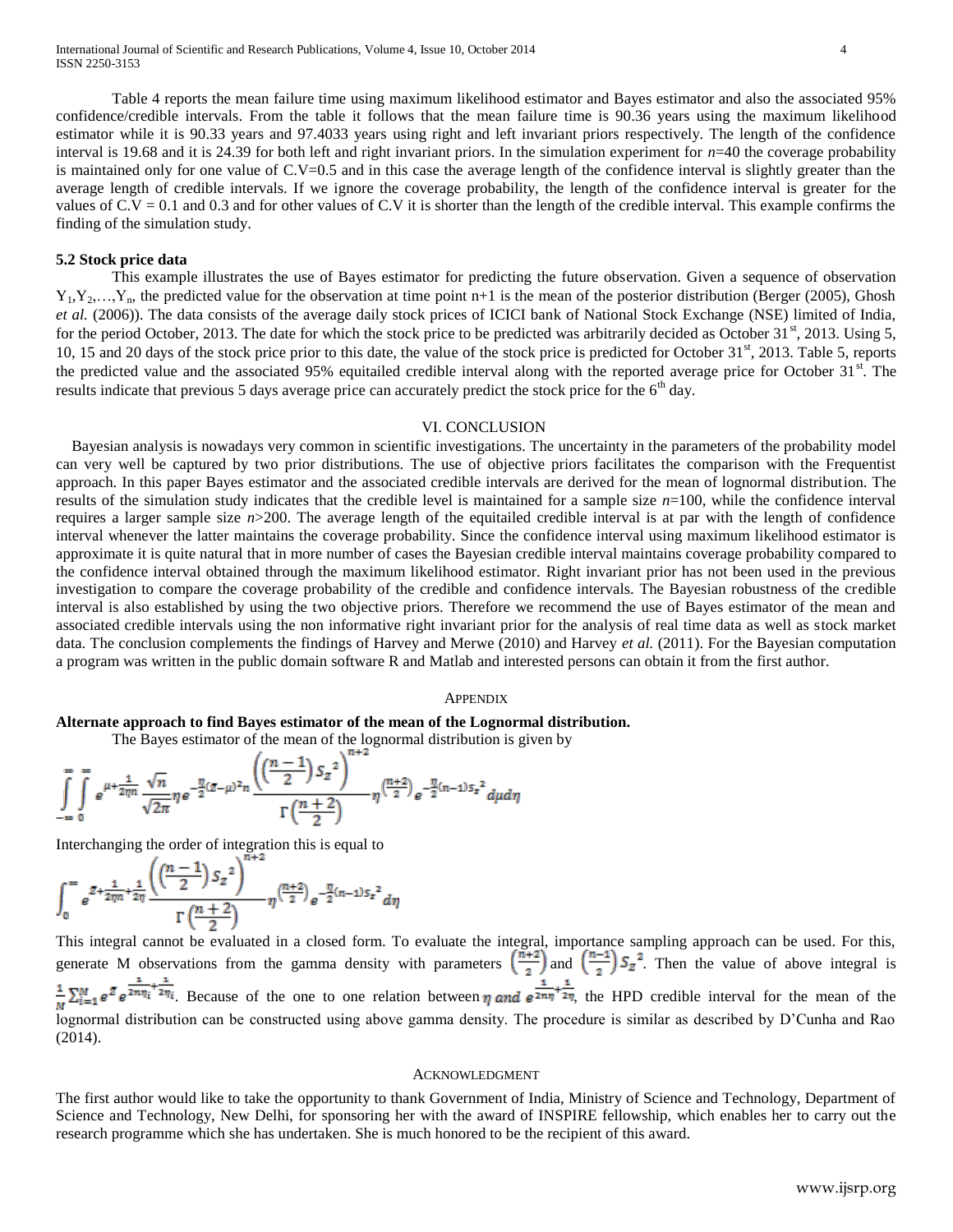#### **REFERENCES**

- [1] Zellner, A., "Bayesian and non-Bayesian analysis of the log-normal distribution and log-normal regression," *Journal of the American Statistical Association,*  vol.66, 1971, pp.327-330.
- [2] Ghosh, J. K., Delampady, M., &Samanta, T.,*An introduction to Bayesian Analysis: Theory and Methods.* Springer texts in Statistics, USA, 2006.
- [3] Padgett, W. J.,& Wei, L. J.,"Bayes estimation of reliability for the two-parameter lognormal distribution,"*Communications in Statistics—Theory and Methods*, vol 6, 1977, pp. 443-457.
- [4] Padgett, W. J., &Johnson, M. P., "Some Bayesian lower bounds on reliability in the lognormal distribution," *Canadian Journal of Statistics,* vol. 11(2), 1983, pp. 137-147.
- [5] Sarabia, J. M., Castillo, E., Gomez, E., & Vazquez-Polo, F. J., " A class of conjugate priors for lognormal claims based on conditional specification,"*The Journal of Risk and Insurance,* vol. 72(3), 2005, pp. 479-495.
- [6] Harvey, J., & Merwe A. J. V., " Bayesian confidence intervals for the ratio of means of lognormal data with zeros," 2010,Microsoft word-Article.
- [7] Zhou, X.H., Tu, W., " Interval estimation for the ratio in means of log-normally distributed medical costs with zero values,"*Computational Statistics and Data Analysis*, vol. 35, 2000,pp. 201 – 210.
- [8] Krishnamoorthy, K., & Mathew, T., "Inferences on the means of lognormal distributions using generalized P-values and generalized confidence intervals,"*Journal of Statistical Planning and Inference*, vol. 115, 2003, pp.103 - 121.
- [9] Harvey, J., Groenewald, P. C. N., & Merwe A. J. V., " Bayesian confidence intervals for the mean of a lognormal distribution: A comparison with the MOVER and generalized confidence interval procedures," 2011, Technical Report.
- [10] Harvey, J., & Merwe A. J. V.,"Bayesian confidence intervals for means and variances of lognormal and bivariate lognormal distributions," *Journal of Statistical Planning and Inference,* vol. 142(6), 2012, pp.1294-1309.
- [11] D'Cunha, J. G.&Rao, K. A., " Bayesian inference for volatility of stock prices (Accepted for publication.)," *JMASM*-*Journal of Modern Applied Statistical Methods,* 2014, to be published.
- [12] Berger, J. O.,*Statistical decision theory and Bayesian analysis (Second Edition).*New York: Springer-Verlag, 2005.
- [13] Schmee, J., and Nelson, W. B., "Estimates and Approximate Confidence Limits for (Log) Normal Life Distributions from Singly Censored Samples by Maximum Likelihood," General Electric Company Corporate Research and Development TIS Report 76CRD250.\*, 1977
- [14] Kale, B. K.,*A First Course on Parametric Inference (Second Edition)*. Narosa , 1999.

## **AUTHORS**

**First Author** – Juliet Gratia D'Cunha, M.Sc, Mangalore University, Mangalagangothri, Karnataka, India. Email: gratiajuliet@gmail.com

**Second Author** – Aruna Rao K, Ph.D,Mangalore University, Mangalagangothri, Karnataka, India.

**Correspondence Author** – Juliet Gratia D'Cunha, *gratiajuliet* @gmail.com.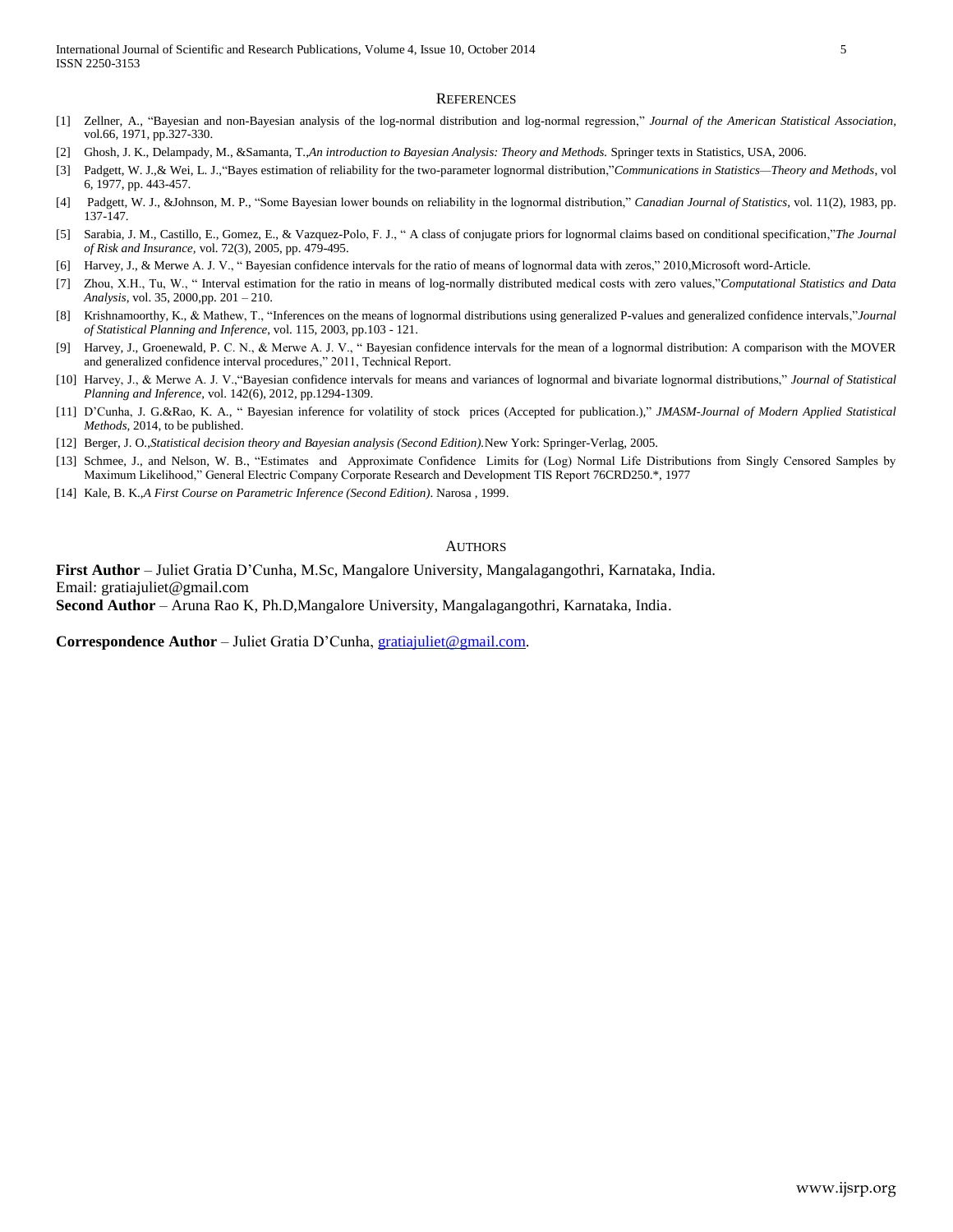| C.V                     | $\sigma^2$ |
|-------------------------|------------|
| 0.1                     | 0.01       |
| 0.3                     | 0.0862     |
| $0.\overline{5}$        | 0.2231     |
| 0.7                     | 0.3988     |
| $\mathbf{1}$            | 0.6931     |
| 1.5                     | 1.1787     |
| $\overline{2}$          | 1.6094     |
| 2.5                     | 1.9810     |
| 3                       | 2.3026     |
| 3.5                     | 2.5840     |
| $\overline{\mathbf{4}}$ | 2.8332     |
| 4.5                     | 3.0564     |
| 5                       | 3.2581     |
| 10                      | 4.6151     |

| Table 1: Range of values of $\sigma^2$ for various values of C.V of lognormal distribution |  |
|--------------------------------------------------------------------------------------------|--|
|--------------------------------------------------------------------------------------------|--|

**Table 2: Coverage probability of the credible and confidence interval for the C.V across sample sizes for 8 combinations of specified values of C.V**

|             | <b>Bayes Procedure (Equitailed)</b>                    |                            |                             |                                   | <b>Maximum Likelihood</b><br>(Equitailed)    |                |  |
|-------------|--------------------------------------------------------|----------------------------|-----------------------------|-----------------------------------|----------------------------------------------|----------------|--|
|             | No. of times the Coverage<br>probability is maintained |                            | Average length              |                                   | No. of times                                 |                |  |
| Sample size | <b>Right</b><br>invariant<br>prior                     | Left<br>Invariant<br>prior | Right<br>invariant<br>prior | Left<br>Invariant<br><b>Prior</b> | the Coverage<br>probability is<br>maintained | Average length |  |
| 10          | $\theta$                                               | $\mathbf{0}$               | *                           | *                                 | 0                                            | *              |  |
| 20          | $\theta$                                               | $\Omega$                   | *                           | *                                 |                                              | 262.38         |  |
| 40          | 1                                                      |                            | 306.14                      | 306.14                            |                                              | 308.37         |  |
| 60          | 5                                                      | 5                          | 597.81                      | 597.81                            | 4                                            | 236.13         |  |
| 80          | 6                                                      | 6                          | 344.84                      | 344.84                            | 5                                            | 223.35         |  |
| 100         | $\mathcal{I}$                                          | $\overline{7}$             | 340.84                      | 340.84                            | 3                                            | 116.71         |  |
| 150         | 6                                                      | 6                          | 253.33                      | 253.33                            | 5                                            | 145.73         |  |
| 200         | $\overline{7}$                                         | $\overline{7}$             | 306.75                      | 306.75                            | 5                                            | 254.76         |  |
| Overall     | 32                                                     | 32                         | 358.28                      | 358.28                            | 24                                           | 221.06         |  |

\*Whenever coverage probability is not maintained average length has not been calculated.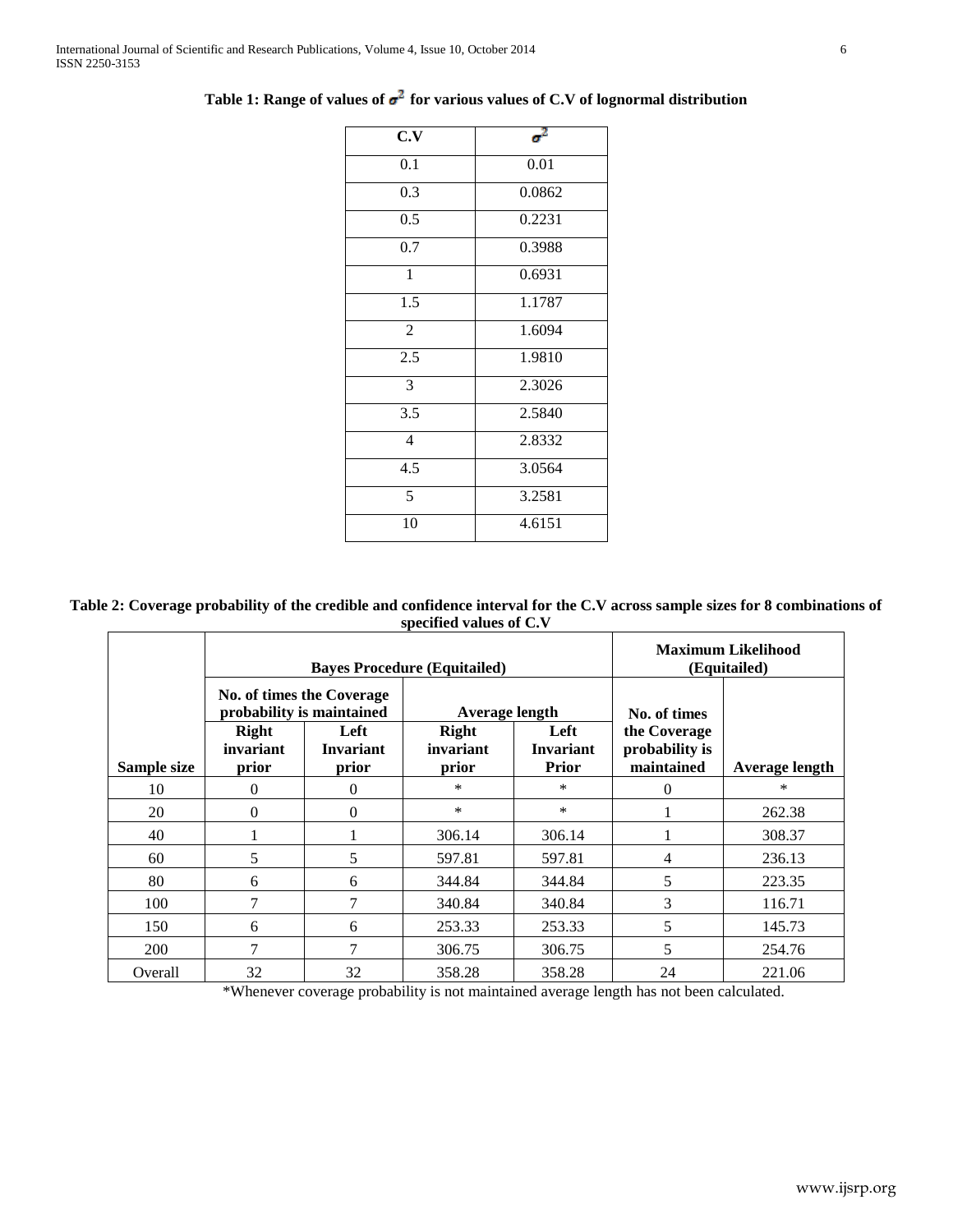| <b>Sample</b><br>size | Confidence/<br>credible<br>interval | Average length (Coverage probability) when C.V equal to |         |         |                     |              |         |                |         |
|-----------------------|-------------------------------------|---------------------------------------------------------|---------|---------|---------------------|--------------|---------|----------------|---------|
|                       | based on                            | 0.1                                                     | 0.3     | 0.5     | 0.7                 | $\mathbf{1}$ | 1.5     | $\overline{2}$ | 2.5     |
|                       |                                     |                                                         |         |         |                     |              |         |                |         |
|                       | M.L.E                               | 39.13                                                   | 116.77  | 194.23  | 269.57              | 377.31       | 541.30  | 667.99         | 798.70  |
|                       |                                     | (0.952)                                                 | (0.947) | (0.950) | (0.936)             | (0.935)      | (0.938) | (0.910)        | (0.934) |
|                       | right                               | 38.80                                                   | 116.11  | 194.25  | 269.25              | 381.00       | 555.69  | 691.28         | 830.75  |
| 100                   | invariant                           | (0.956)                                                 | (0.943) | (0.950) | (0.944)             | (0.948)      | (0.951) | (0.939)        | (0.950) |
|                       | prior                               |                                                         |         |         |                     |              |         |                |         |
|                       | Left                                | 38.81                                                   | 116.11  | 194.25  | 269.25              | 381.00       | 555.70  | 691.28         | 830.75  |
|                       | invariant                           | (0.956)                                                 | (0.943) | (0.950) | (0.944)             | (0.948)      | (0.951) | (0.939)        | (0.950) |
|                       | prior                               |                                                         |         |         |                     |              |         |                |         |
|                       | M.L.E                               | 31.92                                                   | 95.89   | 159.28  | 219.26              | 308.41       | 441.57  | 548.62         | 652.95  |
|                       |                                     | (0.942)                                                 | (0.947) | (0.952) | (0.943)             | (0.932)      | (0.945) | (0.939)        | (0.927) |
|                       | right                               | 31.75                                                   | 95.48   | 158.88  | 220.21              | 310.44       | 449.33  | 564.31         | 670.95  |
| 150                   | invariant                           | (0.944)                                                 | (0.951) | (0.953) | (0.945)             | (0.939)      | (0.942) | (0.948)        | (0.932) |
|                       | prior                               |                                                         |         |         |                     |              |         |                |         |
|                       | Left                                | 31.75                                                   | 95.48   | 158.88  | $\overline{220.21}$ | 310.44       | 449.33  | 564.31         | 670.95  |
|                       | invariant                           | (0.944)                                                 | (0.951) | (0.953) | (0.945)             | (0.939)      | (0.942) | (0.948)        | (0.932) |
|                       | prior                               |                                                         |         |         |                     |              |         |                |         |
|                       | M.L.E                               | 27.64                                                   | 83.18   | 137.61  | 191.69              | 266.41       | 385.74  | 475.56         | 553.06  |
|                       |                                     | (0.938)                                                 | (0.952) | (0.948) | (0.954)             | (0.939)      | (0.948) | (0.942)        | (0.918) |
|                       | right                               | 27.52                                                   | 82.86   | 137.41  | 192.22              | 267.82       | 389.90  | 482.29         | 567.23  |
| 200                   | invariant                           | (0.940)                                                 | (0.949) | (0.948) | (0.955)             | (0.952)      | (0.948) | (0.953)        | (0.939) |
|                       | prior                               |                                                         |         |         |                     |              |         |                |         |
|                       | Left                                | 27.52                                                   | 82.86   | 137.41  | 192.22              | 267.82       | 389.90  | 482.29         | 567.23  |
|                       | invariant                           | (0.940)                                                 | (0.949) | (0.948) | (0.955)             | (0.952)      | (0.948) | (0.953)        | (0.939) |
|                       | prior                               |                                                         |         |         |                     |              |         |                |         |

## **Table 3: Average length of the confidence/credible interval for various values of C.V and sample sizes.**

**Table 4: Mean life time of locomotive using Maximum Likelihood Estimator and Bayes Estimator and associated 95% confidence/credible interval**

|                               | <b>Maximum Likelihood Estimation</b> | <b>Bayes Estimation</b>            |                        |                 |  |
|-------------------------------|--------------------------------------|------------------------------------|------------------------|-----------------|--|
|                               |                                      |                                    | <b>Right invariant</b> | Left invariant  |  |
|                               |                                      | <b>Bayes</b>                       |                        |                 |  |
| <b>MLE</b>                    | 90.36                                | <b>Estimator</b>                   | 90.33                  | 97.40           |  |
| Confidence<br><b>Interval</b> | (80.51, 100.21)                      | <b>Credible</b><br><b>Interval</b> | (79.42, 103.81)        | (79.42, 103.81) |  |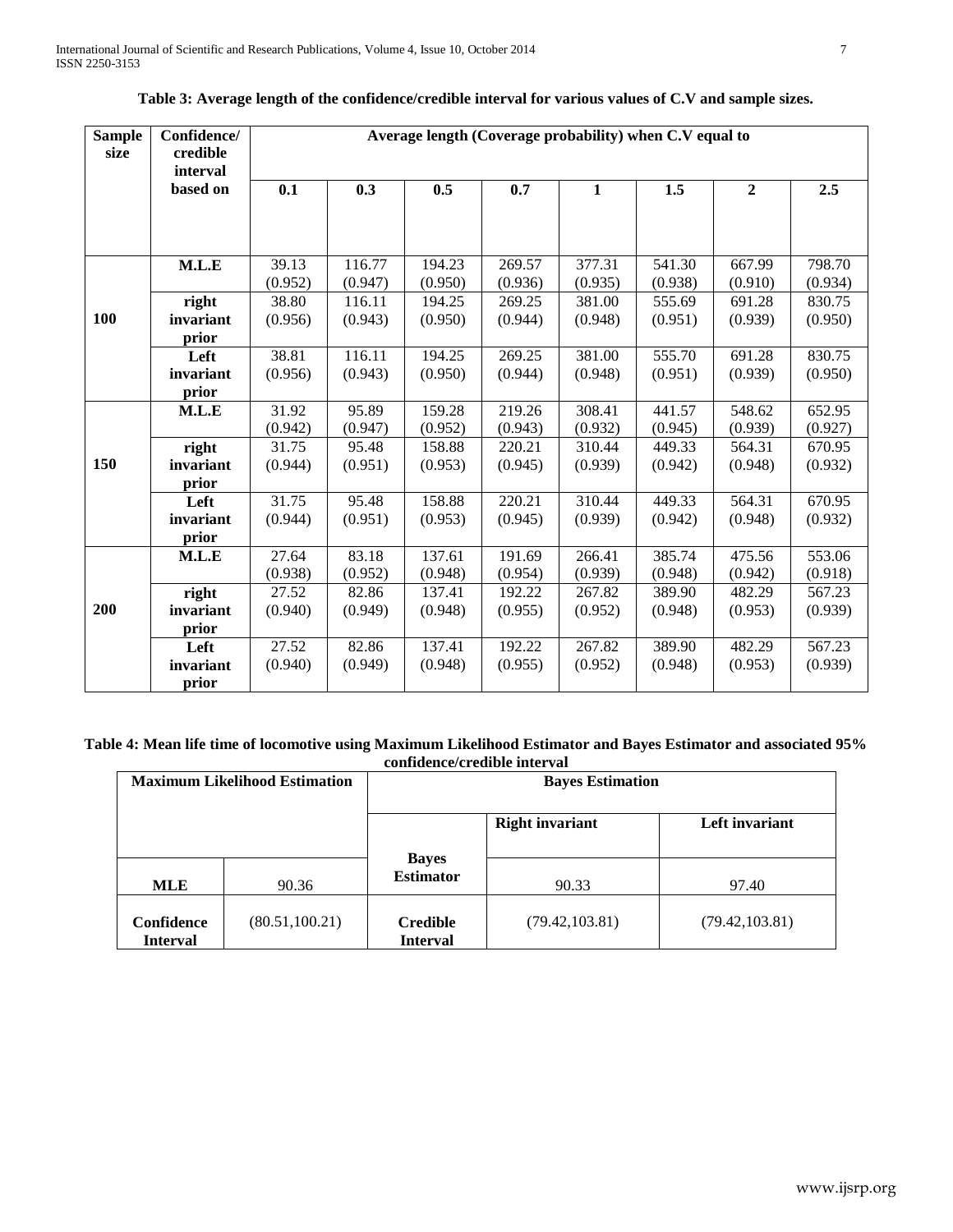| Table 5: Prediction of stock price for October 31 <sup>st</sup> , 2013 (the 6 <sup>th</sup> day) using Bayes estimation for the script ICICI BANK |  |  |  |
|---------------------------------------------------------------------------------------------------------------------------------------------------|--|--|--|
|                                                                                                                                                   |  |  |  |

| <b>Average price</b><br>reported by NSE | <b>Bayes Estimator</b> |                       | Credible interval      |                  |  |
|-----------------------------------------|------------------------|-----------------------|------------------------|------------------|--|
|                                         | <b>Right invariant</b> | <b>Left Invariant</b> | <b>Right invariant</b> | Left invariant   |  |
| 1107.95                                 | 1052.10                | 1047.20               | (1008.2, 1101.3)       | (1028.5, 1066.1) |  |



**Figure 1: Q-Q plot of log of failure times**